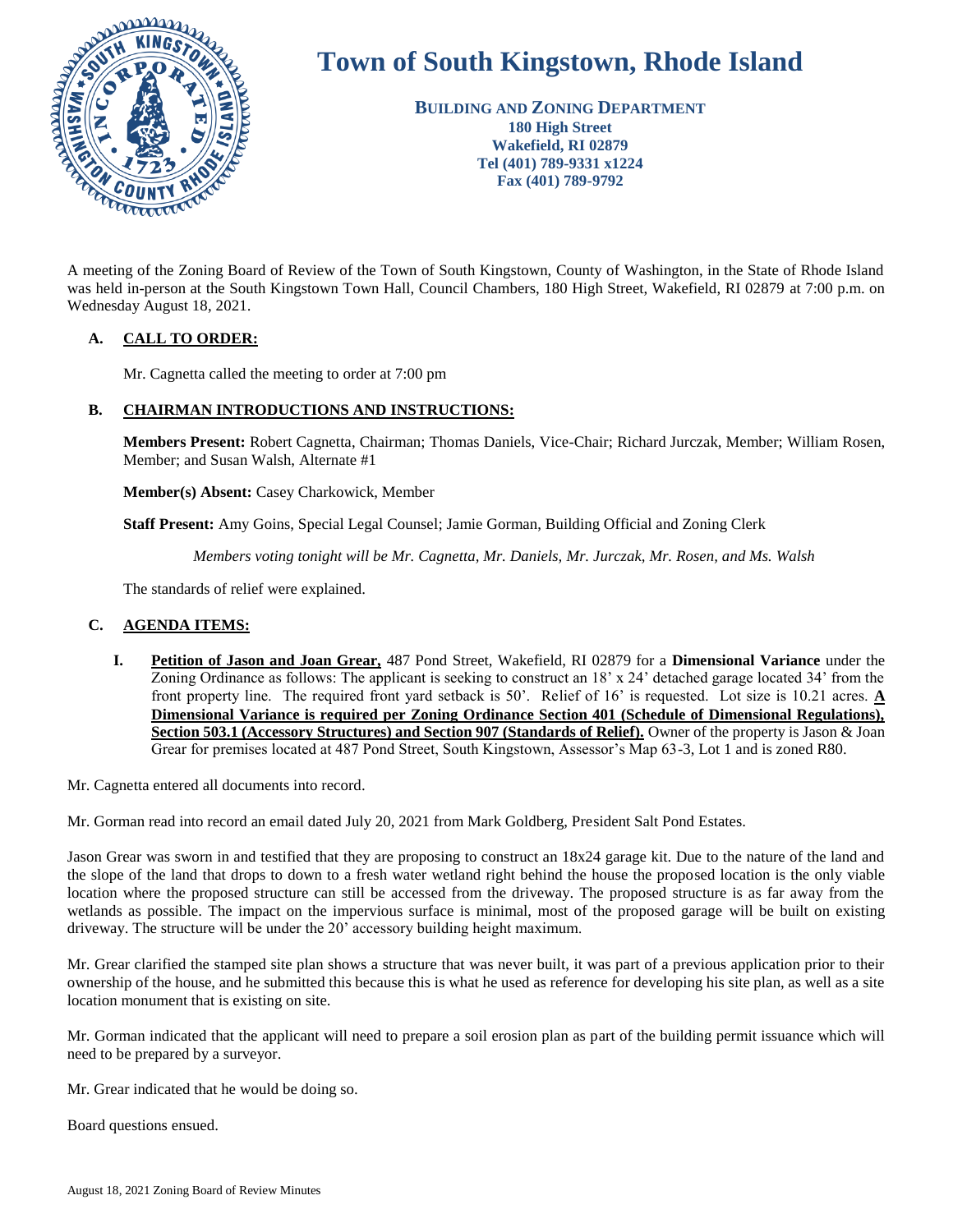Mr. Grear indicated that there is sufficient turn-around radius within the driveway and there would be no need to back out onto the road. Additionally above the garage will be used for storage only, the building will not be insulated and there is no plumbing. They have no intention of this to be used as an accessory apartment in the future. The site plan has an existing septic and leach field shown.

There was no one in the audience who wished to speak.

There was no further Board discussion.

Whereas a motion was made.

# **The Motion is as Follows:**

#### **The following motion, made by Mr. Rosen and duly seconded by Mr. Daniels Motion passed unanimously: Vote 5-0 (W. Rosen-Aye, T. Daniels-Aye, S. Walsh-Aye, R. Jurczak-Aye, R. Cagnetta-Aye)**

At a meeting held on August 18, 2021 regarding the Petition of Jason and Joan Grear, 487 Pond Street, Wakefield, RI 02879 for a Dimensional Variance under the Zoning Ordinance as follows: The applicant is seeking to construct an 18' x 24' detached garage located 34' from the front property line. The required front yard setback is 50'. Relief of 16' is requested. Lot size is 10.21 acres. A Dimensional Variance is required per Zoning Ordinance Section 401 (Schedule of Dimensional Regulations), Section 503.1 (Accessory Structures) and Section 907 (Standards of Relief). Owner of the property is Jason & Joan Grear for premises located at 487 Pond Street, South Kingstown, Assessor's Map 63-3, Lot 1 and is zoned R80.

# **The following individuals spoke as representatives of the applicant:**

• Jason Grear

#### **There was no one who spoke either in support of or opposition to the petition.**

#### **The following materials were entered into the record:**

- Application signed and dated June 11, 2021; Owner Authorization signed and notarized June 11, 2021; Site Plan (1 page) dated June 11, 2021; Floor Plan (1 page) dated June 11, 2021; Elevations (1 page) dated June 11, 2021; Proposed ISDS Alteration (1 page) prepared and stamped by Peter Alviti, Jr. PE, Hudson Place Associated dated October 2005
- 200' Radius Map and Abutter's List; Legal Notice; Proof of Certified Mailings and Notarized Affidavit of Mailing
- Correspondence
	- o Mark Goldbert, President Salt Pond Estates received 7/21/2021

# **Findings of Fact:**

1. The Board finds that the hardship from which the applicant seeks relief is due to the unique characteristics of the subject land or structure and not to the general characteristics of the surrounding area; and is not due to a physical or economic disability of the applicant, excepting those physical disabilities addressed in  $\S$  45-24-30(16), because the lot although large, slopes off drastically into a wetland swamp area directly behind the house. To construct the proposed garage anywhere else on the lot would require huge amounts of backfill and the foundation would need to be built up all of which would be detrimental to the construction process.

2. The Board finds that that the hardship is not the result of any prior action of the applicant and does not result primarily from the desire of the applicant to realize greater financial gain, because the applicant is primarily looking to construct the garage on his own. Additionally the applicant has no intention of creating any type of accessory apartment above the garage, the area would simply be used for storage.

3. The Board finds that the granting of the requested variance will not alter the general character of the surrounding area or impair the intent or purpose of the zoning ordinance or the comprehensive plan upon which the ordinance is based, because essentially the applicant is looking to construct the garage to simply store his vehicles, boats and other outdoor equipment which would only serve to reduce the visible clutter in his yard.

4. The Board finds that the relief to be granted is the least relief necessary, because the applicant needs to locate the garage in the proposed location due to the slope of the land which limits where on the lot the garage could be located without requiring extensive engineering to backfill.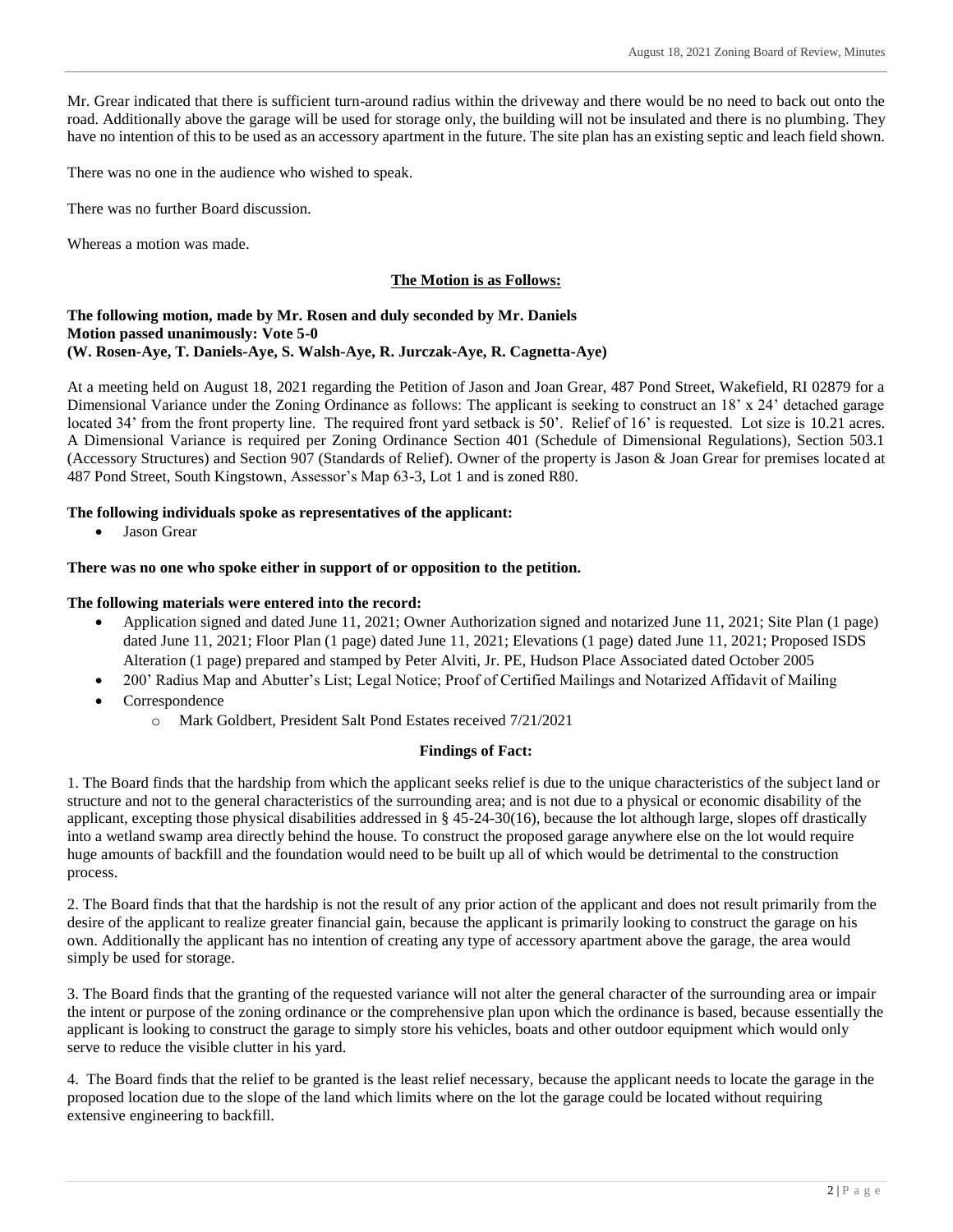5. The Board finds that that the hardship suffered by the owner of the subject property if the dimensional variance is not granted amounts to more than a mere inconvenience, because without the relief being granted the applicant would not be able to locate the garage in a location that has easy access to the primary structure without incurring considerable engineering costs.

#### **Approval is subject to the following conditions**:

- There are no conditions upon this decision.
	- **II. Petition of Mahar Boys Properties, Inc,** 26 Pearl Street, Cortland, NY 13045 for a **Special Use Permit** under the Zoning Ordinance as follows: The applicant is seeking to replace the existing seasonal trailer of 256 square feet with a new trailer of 300 square feet. The trailer will not be located any closer to neighboring units. Lot size is 7.67 Acres. **A Special Use Permit is required per Zoning Ordinance Section 203 (Special Use Permit for Addition, Enlargement, Expansion or Intensification), Section 608 (Coastal Community Overlay District) and Section 907 (Standards of Relief).** Owner of trailer 689A Succotash Road is Mahar Boys Properties Inc, on property owned by Village at Potters Pond LLC, located at South Kingstown, Assessor's Map 87-3, Lot 5-56 and is zoned CW.

Mr. Cagnetta entered all documents into record.

Attorney Jeffrey Caffrey was present for the applicant.

Mr. Caffrey explained that they have worked very closely with both the Building and Planning Departments to come up with a viable plan. The applicant is proposing to replace a park model recreational vehicle which is 8x30 with a 3x12 bump out, equivalent to 279 square free. The applicant is looking to replace this with a 12x25 recreational vehicle. Due to the nuisances of the Coastal Community Overlay district a Special Use Permit is required and they are restricted to a 50% increase of the GLFA from the 2000 field card, which was approximately 200 square feet, the applicants are proposing a 300 square foot model.

Arthur Mahar was present and sworn in and testified that he has lived at the park for two years. They are currently seasonal but are looking to spend more time in the fall and winter months. When they first petitioned the Board of the Village at Potter's Pond they requested a 396 square foot model so they could have a laundry room on site which they have scaled down to meet the Ordinance requirements. They have a large family and they would like to be able to accommodate them all comfortably. In locating the proposed park model on the lot there is no encroachment on any neighboring properties. They have received authorization from the Board at the Village at Potter's Pond to proceed with the replacement model as proposed.

Brad LaFontaine, President of the Village at Potter's Pond was present and sworn in. Mr. LaFontaine testified that the VPP Board has approved the application that is before the Zoning Board tonight. He has been the President for the past six years and explained that anything that is done within the park needs VPP Board approval. The VPP Board after reviewing Mr. Mahar's proposal believed that it would fit in well within the park. The VPP is made up of mobile homes, park models and stick built cottages.

The Board had no questions.

There was no one present who wished to speak.

There was no further discussion.

Whereas a motion was made.

# **The Motion is as Follows:**

# **The following motion, made by Mr. Daniels and duly seconded by Ms. Walsh Motion passed unanimously 5-0 (T. Daniels-Aye, S. Walsh-Aye, R. Jurczak-Aye, W. Rosen-Aye, R. Cagnetta-Aye)**

At a meeting held on August 18, 2021 regarding the Petition of Mahar Boys Properties, Inc, 26 Pearl Street, Cortland, NY 13045 for a Special Use Permit under the Zoning Ordinance as follows: The applicant is seeking to replace the existing seasonal trailer of 256 square feet with a new trailer of 300 square feet. The trailer will not be located any closer to neighboring units. Lot size is 7.67 Acres. A Special Use Permit is required per Zoning Ordinance Section 203 (Special Use Permit for Addition, Enlargement, Expansion or Intensification), Section 608 (Coastal Community Overlay District) and Section 907 (Standards of Relief). Owner of trailer 689A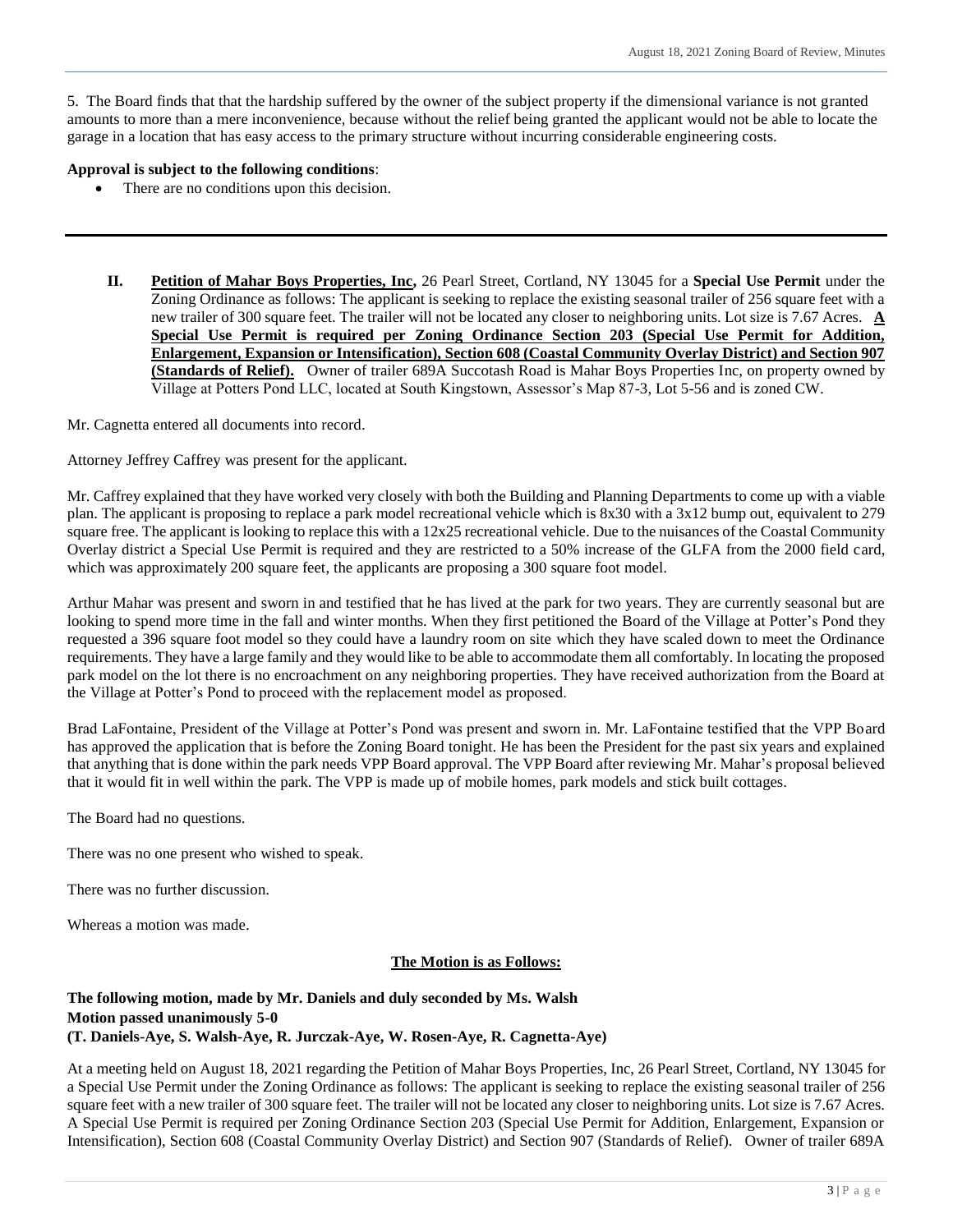Succotash Road is Mahar Boys Properties Inc, on property owned by Village at Potters Pond LLC, located at South Kingstown, Assessor's Map 87-3, Lot 5-56 and is zoned CW.

# **The following individuals spoke as representatives of the applicant:**

- Attorney Jeffrey Caffrey
- Arthur Mahar, applicant
- Brad LaFontaine, President, Village at Potter's Pond

## **There was no one present who spoke either in favor of or opposition to the petition:**

#### **The following materials were entered into the record:**

- Application signed and dated June 16, 2021; Owner Authorization signed and notarized May 19, 2021; Proposed Site Plan (1 page), Existing Site Plan (1 page), Floor Plan (1 page)
- 200' Radius Map and Abutter's List; Legal Notice; Proof of Certified Mailings and Notarized Affidavit of Mailing

# **Findings of Fact:**

The Board finds that the special use is specifically authorized by this Ordinance, because a Special Use Permit is required per Zoning Ordinance Section 203 (Special Use Permit for Addition, Enlargement, Expansion or Intensification), Section 608 (Coastal Community Overlay District) and Section 907 (Standards of Relief).

The Board finds that the special use meets all of the criteria set forth in the subsection of this Ordinance authorizing such special use, because the applicant has testified that they are looking to replace an older unit and establish a park style unit within this community which presently has a number of this particular style of unit already onsite.

The Board finds that granting of the special use permit will not alter the general character of the surrounding area or impair the intent or purpose of this Ordinance or the Comprehensive Plan of the Town. In so doing, the Board has considered whether or not satisfactory provisions and arrangements have been or will be made concerning, but not limited to the following matters, where applicable:

- (i) Ingress and egress to the lot and to existing or proposed structures thereon with particular reference to automotive and pedestrian safety and convenience, traffic flow and control, and access in case of fire, emergency or catastrophe; there is no issue with ingress and egress, the proposed unit will be located in basically the same location as the existing unit and will maintain the same distances from existing buildings.
- (ii) Off-street parking and loading areas where required, with particular attention to the items in subsection A.1., above, and the noise, glare or odor effects of the special use permit on adjoining lots; not applicable.
- (iii) Trash, storage and delivery areas with a particular reference to the items in (i) and (ii) above; Utilities, with reference to locations, availability and compatibility; trash, storage and delivery is not applicable. Utilities are existing.
- (iv) Screening and buffering with reference to type, dimensions and character; there is no issue with screening or buffering. Additionally the Board of the Village at Potter's Pond reviewed and approved the proposed replacement.
- (v) Signs, if any, and exterior lighting with reference to glare, traffic safety, and compatibility and harmony with lots in the zoning district; not applicable.
- (vi) Required yards and other open space; not applicable.
- (vii) General compatibility with lots in the same or abutting zoning districts, because this property is located within the Coastal Community Overlay District which is a densely populated area and the proposed application will fit in well with the surrounding area and only serve to improve the conditions on site.

# **Approval is subject to the following conditions:**

- There are no conditions upon this decision.
- **III. Petition of Nicole Vanderslice,** 4615 Firtree Lane, Sparks, NV 89436 for a **Special Use Permit** under the Zoning Ordinance as follows: The applicant is seeking to replace the existing seasonal cottage of 576 square feet with a new cottage of 720 square feet and attached deck of 200 square feet. The dimension between adjacent cottages will be a minimum of 20'. Lot size is 50.2 Acres. **A Special Use Permit is required per Zoning Ordinance Section 203 (Special Use Permit for Addition, Enlargement, Expansion or Intensification), Section 608 (Coastal Community Overlay District) and Section 907 (Standards of Relief).** Owner of cottage 18E3 is Nicole Louise Vanderslice on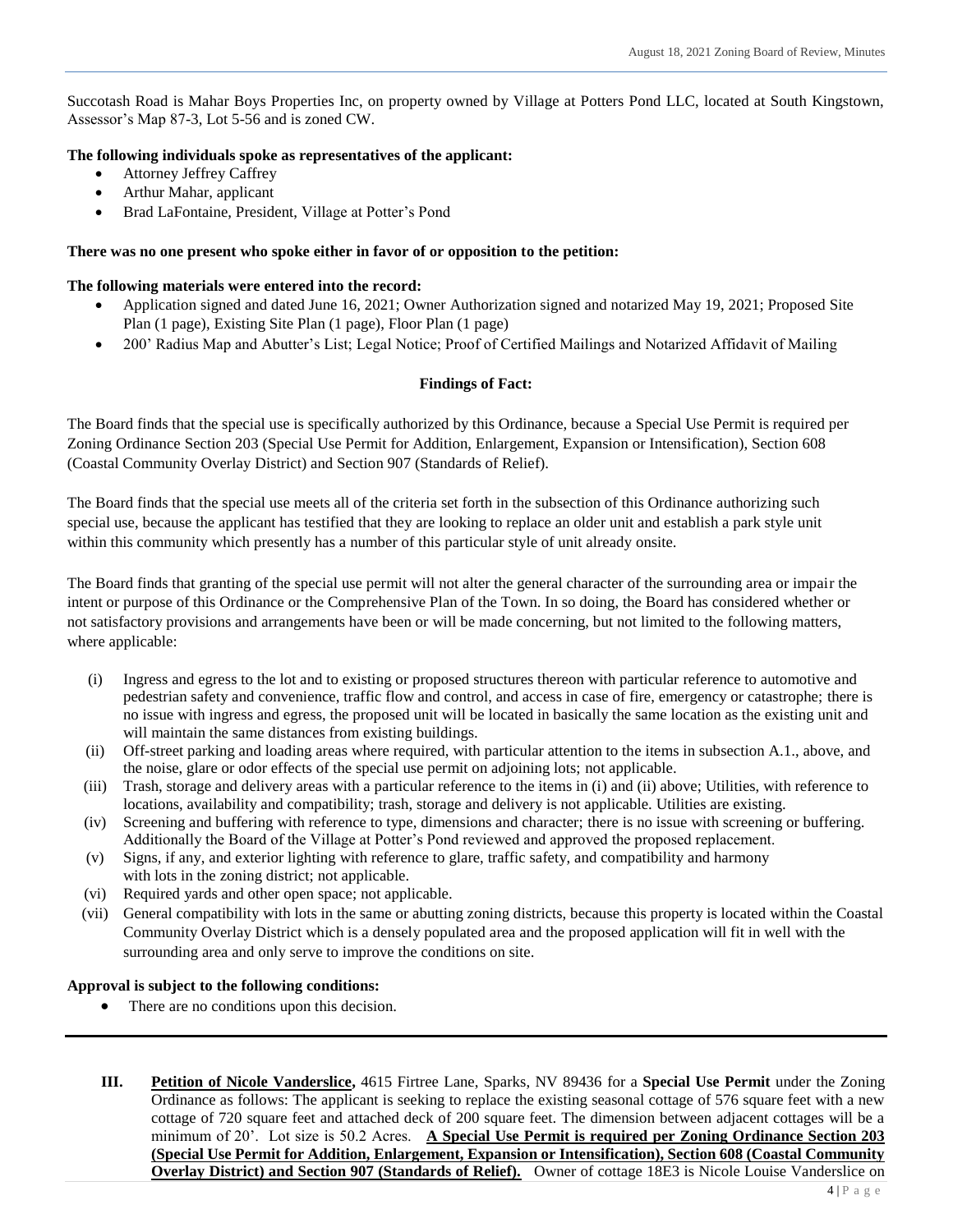property owned by Matunuck Beach Properties Inc, located at 240 Cards Pond Road, South Kingstown, Assessor's Map 92-1, Lot 9-205 and is zoned R200.

Mr. Cagnetta entered all documents into record.

Mr. Cagnetta read into record the authorization from Nicole Vanderslice dated July 11, 2021 granting Jay Moon permission to act on her behalf.

Jay Moon, Urbane Construction, was sworn in and testified that he is the project manager and designer representing Nicole Vanderslice. They have a 70 year old family generational cabin that is very outdated and needs to be replaced. They will be staying under the 150 square feet maximum expansion allowed in the Zoning Ordinance. The second floor will be storage only and was designed with a very low head height.

Mr. Daniels questioned the specific site plan and the questioned the minimum distances between units and the roadway.

Mr. Moon was able to address Mr. Daniels concerns.

Mr. Gorman indicated that the applicant should describe the distances from the road and other structures.

Mr. Moon explained that the façade in regards to the setbacks from the road will be exactly the same which is  $7-1/2$ . In terms of the width of the building it is increasing roughly 1'9" in either direction which will be roughly 22' on one side and roughly 26' on the other side from existing cottages.

Board questions ensued.

Mr. Moon explained the existing building's footprint.

Ms. Goins explained the legal requirements for legal notice.

Mr. Gorman explained that the relief that can be sought is the lesser of either 150 square feet expansion or 50% increase of the existing footprint as shown on the 2000 Tax Assessor's field card.

The Board had no further questions.

There was no one in the audience who wished to speak.

Whereas a motion was made.

#### **The Motion is as Follows:**

#### **The following motion, made by Mr. Daniels and duly seconded by Mr. Rosen Motion passed unanimously 5-0 (T. Daniels-Aye, W. Rosen-Aye, S. Walsh-Aye, R. Jurczak-Aye, R. Cagnetta-Aye)**

At a meeting held on August 18, 2021 regarding the Petition of Nicole Vanderslice, 4615 Firtree Lane, Sparks, NV 89436 for a Special Use Permit under the Zoning Ordinance as follows: The applicant is seeking to replace the existing seasonal cottage of 576 square feet with a new cottage of 720 square feet and attached deck of 200 square feet. The dimension between adjacent cottages will be a minimum of 20'. Lot size is 50.2 Acres. A Special Use Permit is required per Zoning Ordinance Section 203 (Special Use Permit for Addition, Enlargement, Expansion or Intensification), Section 608 (Coastal Community Overlay District) and Section 907 (Standards of Relief). Owner of cottage 18E3 is Nicole Louise Vanderslice on property owned by Matunuck Beach Properties Inc., located at 240 Cards Pond Road, South Kingstown, Assessor's Map 92-1, Lot 9-205 and is zoned R200.

#### **The following individuals spoke as representatives of the applicant:**

Jason Moon, Project Manager and Designer, Urbane Construction

#### **There was no one present who spoke either in favor of or opposition to the petition:**

**The following materials were entered into the record:**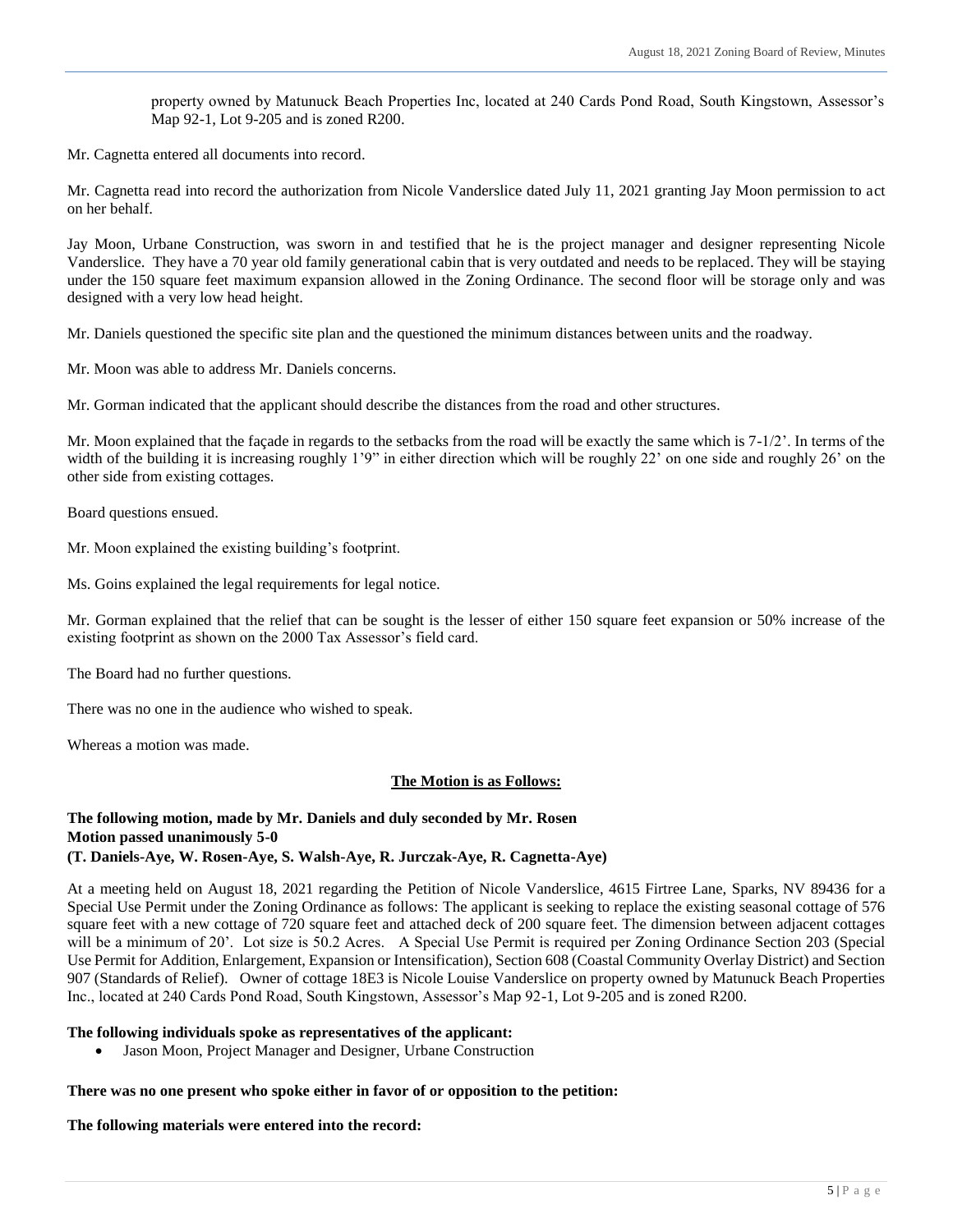- Application signed and dated June 2, 2021; Owner Authorization signed and notarized June 29, 2021; Owner Authorization Form signed and notarized June 14, 2021; Owner Authorization Form signed and notarized June 29, 2021; Architectural Plans (A0.0, A1.0, A2.0, A3.0) prepared by Urbane Construction and dated June 14, 2021
- 200' Radius Map and Abutter's List; Legal Notice; Proof of Certified Mailings and Notarized Affidavit of Mailing
- Correspondence
	- o Nicole Vanderslice, Authorization letter received 7/19/2021

# **Findings of Fact:**

The Board finds that the special use is specifically authorized by this Ordinance, because a Special Use Permit is required per Zoning Ordinance Section 203 (Special Use Permit for Addition, Enlargement, Expansion or Intensification), Section 608 (Coastal Community Overlay District) and Section 907 (Standards of Relief).

The Board finds that the special use meets all of the criteria set forth in the subsection of this Ordinance authorizing such special use, because the replacement and expansion of the existing cottage from 576 square feet to the proposed 720 square feet cottage is required under the Coastal Community Overlay District, Section 608. The testimony and submitted documentation show that the proposed structure will be within the limit for expansion and will not exceed the dimensions between existing buildings which is an important criteria for fire prevention and safety prevention on this particular parcel.

The Board finds that granting of the special use permit will not alter the general character of the surrounding area or impair the intent or purpose of this Ordinance or the Comprehensive Plan of the Town. In so doing, the Board has considered whether or not satisfactory provisions and arrangements have been or will be made concerning, but not limited to the following matters, where applicable:

- (i) Ingress and egress to the lot and to existing or proposed structures thereon with particular reference to automotive and pedestrian safety and convenience, traffic flow and control, and access in case of fire, emergency or catastrophe; there is no issue because the applicant is using the same area on the property and minimum distances will be maintained between properties.
- (ii) Off-street parking and loading areas where required, with particular attention to the items in subsection A.1., above, and the noise, glare or odor effects of the special use permit on adjoining lots; there are no issues.
- (iii) Trash, storage and delivery areas with a particular reference to the items in (i) and (ii) above; Utilities, with reference to locations, availability and compatibility; there are no issues with trash, storage and delivery and utilities are existing.
- (iv) Screening and buffering with reference to type, dimensions and character; not applicable.
- (v) Signs, if any, and exterior lighting with reference to glare, traffic safety, and compatibility and harmony with lots in the zoning district; not applicable.
- (vi) Required yards and other open space; not applicable.
- (vii) General compatibility with lots in the same or abutting zoning districts, because this is a large lot with multiple cottages located on the lot and the proposed cottage will fit in well with its surroundings.

# **Approval is subject to the following conditions:**

- There are no conditions upon this decision.
- **IV. Petition of Antonio Loura,** 14 Second Street, Hudson MA 01749 for a **Special Use Permit** under the Zoning Ordinance as follows: The applicant is seeking to construct a 6'9" x 22' addition to the existing seasonal cottage. The required separation between adjacent cottages will be in compliance with the zoning regulations. Lot size is 50.2 Acres. **A Special Use Permit is required per Zoning Ordinance Section 203 (Special Use Permit for Addition, Enlargement, Expansion or Intensification), Section 608 (Coastal Community Overlay District) and Section 907 (Standards of Relief).** Owner of cottage 4W1 is Antonio and Zaira Loura on property owned by Matunuck Beach Properties Inc., located at 240 Cards Pond Road, South Kingstown, Assessor's Map 92-1, Lot 9-254 and is zoned R200.

#### Mr. Cagnetta entered all documents into record.

Antonio Loura was sworn in and testified that they have owned the cottage for almost 20 years. The family has grown and there is not enough room for all the family to fit comfortably. The proposed addition will allow them to add a small addition where they can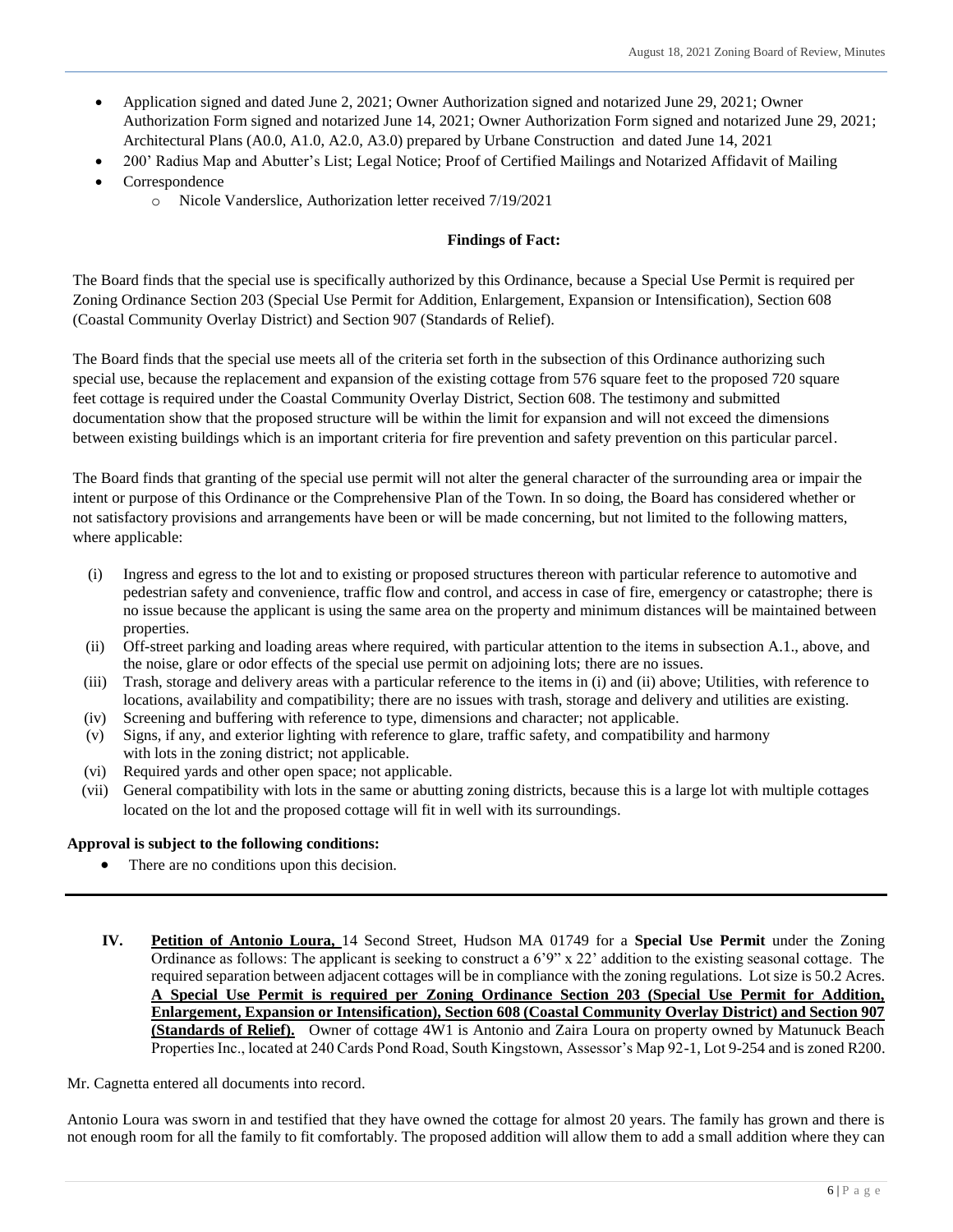have bunkbeds for additional sleeping. The addition will be going towards the road and will be 7'3" from the road and not encroaching on any other cottages.

There was no one in the audience who wished to speak.

There was no further Board discussion.

Whereas a motion was made.

# **The Motion is as Follows:**

# **The following motion, made by Mr. Daniels and duly seconded by Mr. Rosen Motion passed unanimously 5-0 (T. Daniels-Aye, W. Rosen-Aye, S. Walsh-Aye, R. Jurczak-Aye, R. Cagnetta-Aye)**

At a meeting held on August 18, 2021 regarding the Petition of Antonio Loura, 14 Second Street, Hudson MA 01749 for a Special Use Permit under the Zoning Ordinance as follows: The applicant is seeking to construct a 6'9" x 22' addition to the existing seasonal cottage. The required separation between adjacent cottages will be in compliance with the zoning regulations. Lot size is 50.2 Acres. A Special Use Permit is required per Zoning Ordinance Section 203 (Special Use Permit for Addition, Enlargement, Expansion or Intensification), Section 608 (Coastal Community Overlay District) and Section 907 (Standards of Relief). Owner of cottage 4W1 is Antonio and Zaira Loura on property owned by Matunuck Beach Properties Inc., located at 240 Cards Pond Road, South Kingstown, Assessor's Map 92-1, Lot 9-254 and is zoned R200.

# **The following individuals spoke as representatives of the applicant:**

Antonio Loura

.

# **There was no one present who spoke either in favor of or opposition to the petition:**

#### **The following materials were entered into the record:**

- Application signed and dated July 8, 2021; Owner Authorization signed and notarized June 24, 2021; Proposed Addition (A100 & A200) dated June 28, 2021; Site Plan (1 page)
- 200' Radius Map and Abutter's List; Legal Notice; Proof of Certified Mailings and Notarized Affidavit of Mailing

# **Findings of Fact:**

The Board finds that the special use is specifically authorized by this Ordinance, because a Special Use Permit is required per Zoning Ordinance Section 203 (Special Use Permit for Addition, Enlargement, Expansion or Intensification), Section 608 (Coastal Community Overlay District) and Section 907 (Standards of Relief).

The Board finds that the special use meets all of the criteria set forth in the subsection of this Ordinance authorizing such special use, because the applicant's testimony satisfied all of the requirements for the Board to grant a Special Use Permit. The applicant testified that all of the required distances between neighboring cottages will remain the same.

The Board finds that granting of the special use permit will not alter the general character of the surrounding area or impair the intent or purpose of this Ordinance or the Comprehensive Plan of the Town. In so doing, the Board has considered whether or not satisfactory provisions and arrangements have been or will be made concerning, but not limited to the following matters, where applicable:

- (i) Ingress and egress to the lot and to existing or proposed structures thereon with particular reference to automotive and pedestrian safety and convenience, traffic flow and control, and access in case of fire, emergency or catastrophe; Ingress and egress will remain with one small reduction in the frontage on the west side along the edge of the road, the distances between existing units will be maintained.
- (ii) Off-street parking and loading areas where required, with particular attention to the items in subsection A.1., above, and the noise, glare or odor effects of the special use permit on adjoining lots; not applicable.
- (iii) Trash, storage and delivery areas with a particular reference to the items in (i) and (ii) above; Utilities, with reference to locations, availability and compatibility; trash, storage and delivery are not applicable and utilities will remain the same.
- (iv) Screening and buffering with reference to type, dimensions and character; not applicable.
- (v) Signs, if any, and exterior lighting with reference to glare, traffic safety, and compatibility and harmony with lots in the zoning district; not applicable.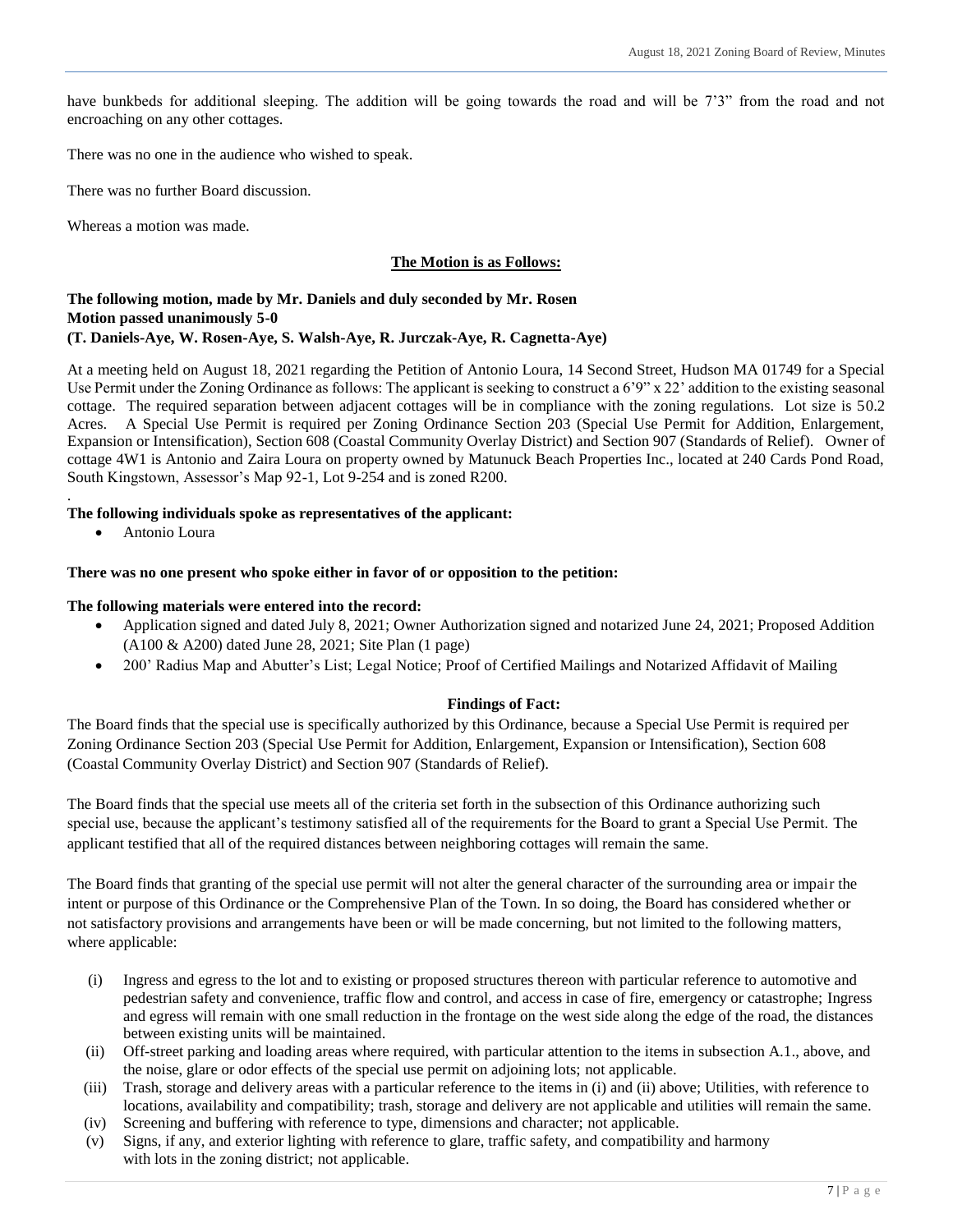- (vi) Required yards and other open space; not applicable.
- (vii) General compatibility with lots in the same or abutting zoning districts, because this cottage is part of a high density cottage community located on a 50 acre lot and the proposed addition fits in well with the other existing cottages on site.

#### **Approval is subject to the following conditions:**

- There are no conditions upon this decision.
- **V. Petition of Lucas Hearne,** 708 South Road, Wakefield, RI 02879 for a **Dimensional Variance** under the Zoning Ordinance as follows: The applicant is seeking to construct two additions on the south side of the existing single-family dwelling. One addition will be located 14' from the rear property line. The required rear yard setback is 40'. Relief of 26' is requested. Lot size is .28 Acres. **A Dimensional Variance is required per Zoning Ordinance Section 207 (Nonconforming lots of record-Building setback requirements) and Section 907 (Standards of Relief).** Owner of the property is Catherine Martin and Lucas Hearne for premises located at 708 South Road, South Kingstown, Assessor's Map 47-3, Lot 28 and is zoned R40.

Mr. Cagnetta entered all documents into record.

Lucas Hearne was sworn in and testified that their family is growing and that the addition is needed to suit their growing family's needs. The lot is a non-conforming lot and what they are trying to do is reconfigure the existing bedrooms to make a larger living area for the family. In doing so the house will simply be made rectangular in shape and will not exceed any further than the existing deck in the back and they are not getting any closer in the front than is already there. Mr. Hearne testified that both of the neighbors behind them are in support of the proposed additions and does not foresee any problems with neighbors in regards to parking or construction traffic. There are no changes to the septic system and they are on an existing well which will not be affected by the proposed addition.

Board questions ensued.

There was no one in the audience who wished to speak.

There was no further Board discussion.

Whereas a motion was made.

#### **The Motion is as Follows:**

#### **The following motion, made by Ms. Walsh and duly seconded by Mr. Daniels Motion passed unanimously: Vote 5-0 (S. Walsh-Aye, T. Daniels-Aye, W. Rosen-Aye, R. Jurczak-Aye, R. Cagnetta-Aye)**

At a meeting held on August 18, 2021 regarding the Petition of Lucas Hearne, 708 South Road, Wakefield, RI 02879 for a Dimensional Variance under the Zoning Ordinance as follows: The applicant is seeking to construct two additions on the south side of the existing single-family dwelling. One addition will be located 14' from the rear property line. The required rear yard setback is 40'. Relief of 26' is requested. Lot size is .28 Acres. A Dimensional Variance is required per Zoning Ordinance Section 207 (Nonconforming lots of record-Building setback requirements) and Section 907 (Standards of Relief). Owner of the property is Catherine Martin and Lucas Hearne for premises located at 708 South Road, South Kingstown, Assessor's Map 47-3, Lot 28 and is zoned R40.

#### **The following individuals spoke as representatives of the applicant:**

Lucas Hearne, applicant

#### **There was no one who spoke either in support of or opposition to the petition.**

#### **The following materials were entered into the record:**

- Application signed and dated July 14, 2021 with attachment; Owner Authorization signed and notarized June 14, 2021; Proposed Addition (A100 & A200) dated June 28, 2021; Existing and Proposed Site Plans (2 pages)
- 200' Radius Map and Abutter's List; Legal Notice; Proof of Certified Mailings and Notarized Affidavit of Mailing

#### **Findings of Fact:**